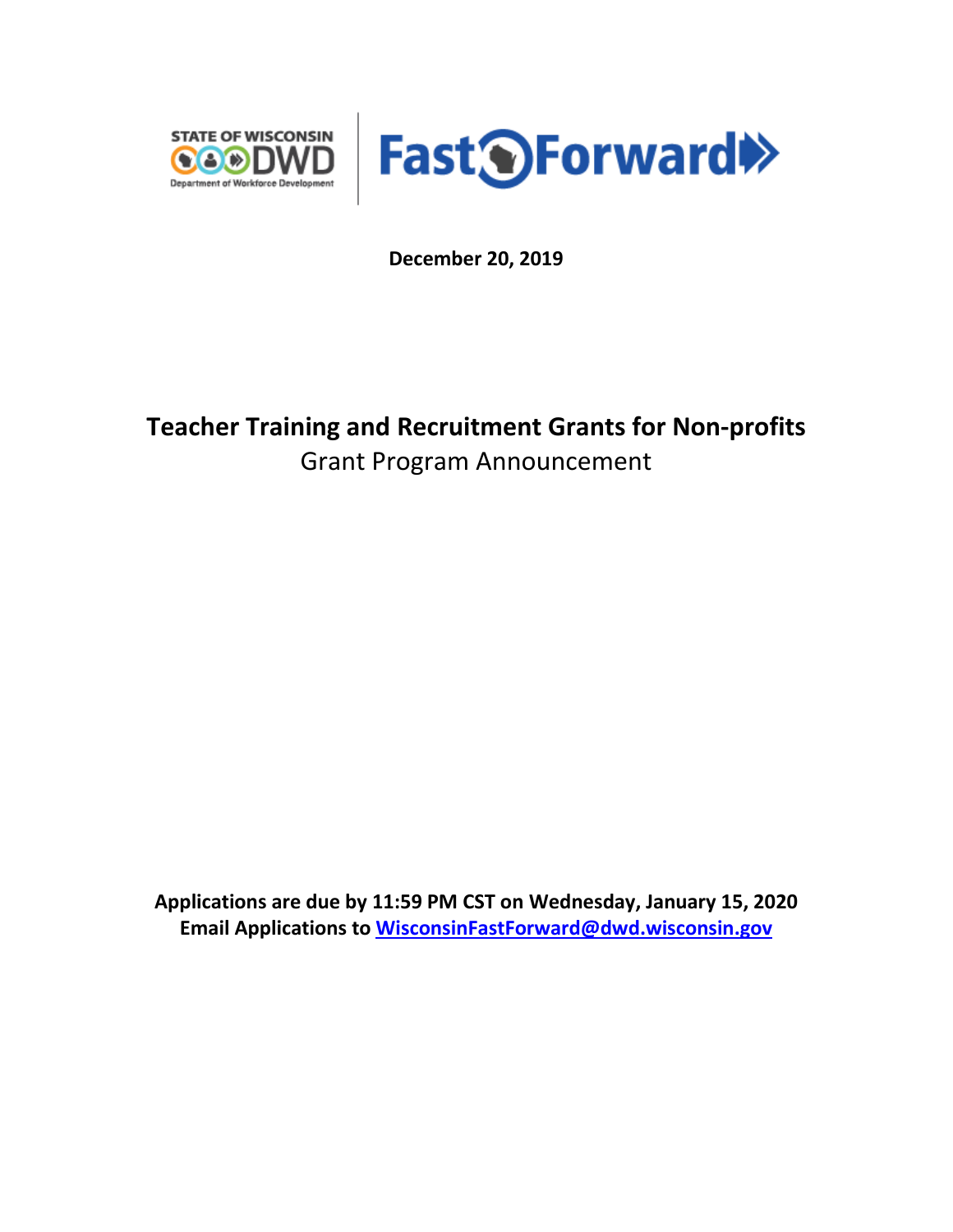The Wisconsin Fast Forward (WFF) grant program encourages increased collaboration between Wisconsin's workforce, employers, local or regional economic development organizations, workforce development boards, post-secondary institutions, and private training providers to develop and implement business-led training programs.

The WFF Teacher Training and Recruitment program is a state-funded grant program to provide training grants to nonprofit organizations to recruit and prepare individuals to teach in public or private schools in low-income or urban school districts in this state. The Office of Skills Development (OSD) at the Department of Workforce Development (DWD) administers the grant program. This grant program was created in the 2017-19 biennial budget and is continued in the 2019-21 biennial budget.

This funding opportunity is open to organizations that operate under 501(c)(3) or 501(c)(4) of the Internal Revenue Code and are exempt from taxation under section 501(a) of the Internal Revenue Code and that can demonstrate a critical need to recruit, train, and prepare individuals to teach in low-income or urban Wisconsin schools.

**Legislative Authority:** Legislative authority for this grant is found at Wis. Stat § 106.277.

## **Program Overview**

**Definitions**: The following definitions are used throughout the Grant Guidelines:

- **Applicant** means a firm submitting a proposal in response to this Grant Program Announcement
- **Grant** means the transfer of things of value to a recipient to carry out public purpose of support or stimulation authorized by law
- **Contract** (grant) means a legal document that defines the expectations and obligations of the parties to the contract
- **Grant Recipient** means proposer awarded the contract
- **State** means State of Wisconsin
- **Urban School District**, adopting the standards of the Wisconsin Department of Public Instruction (DPI) for urban school districts, is a school district in the city of Milwaukee, Madison, Kenosha, Green Bay, Racine, or Beloit
- **Low-Income School District** is a Wisconsin low-income school identified by the U.S. Department of Education, as listed in the [Annual Directory of Designated Low Income-](https://studentloans.gov/myDirectLoan/tcliDirectorySearch.action)[Schools](https://studentloans.gov/myDirectLoan/tcliDirectorySearch.action) (also posted at [http://www.wisconsinfastforward.com/wff\\_standard.htm\)](http://www.wisconsinfastforward.com/wff_standard.htm)
- **Nonprofit organization** is an organization under section 501(c)(3) or (4) of the Internal Revenue Code and exempt from taxation under section 501(a) of the International Revenue Code

**Grant Program Announcement Summary:** Wisconsin schools, like schools across the country, are facing unprecedented teacher shortages. Significantly fewer students are pursuing careers in education and Wisconsin districts are reporting increasingly shallow applicant pools for a variety of positions. Certain disciplines, as well as certain areas of the state, are at critical shortage levels. Addressing theses shortages is one of the most critical public policy issues facing Wisconsin. The Teacher Training and Recruitment Grant is intended to alleviate this shortage and covers two years of program costs for use in training and recruiting teachers in low-income or urban school districts where Wisconsin teacher shortages are most concerning.

This Grant Program Announcement (GPA) is **only** available to tax exempt 501(c)(3) and (c)(4) non-profit organizations under the Internal Revenue Code that are registered as a Wisconsin organization at the Wisconsin Department of Financial Institutions (DFI) that will recruit, train, and prepare individuals to become teachers to work in low-income or urban Wisconsin schools,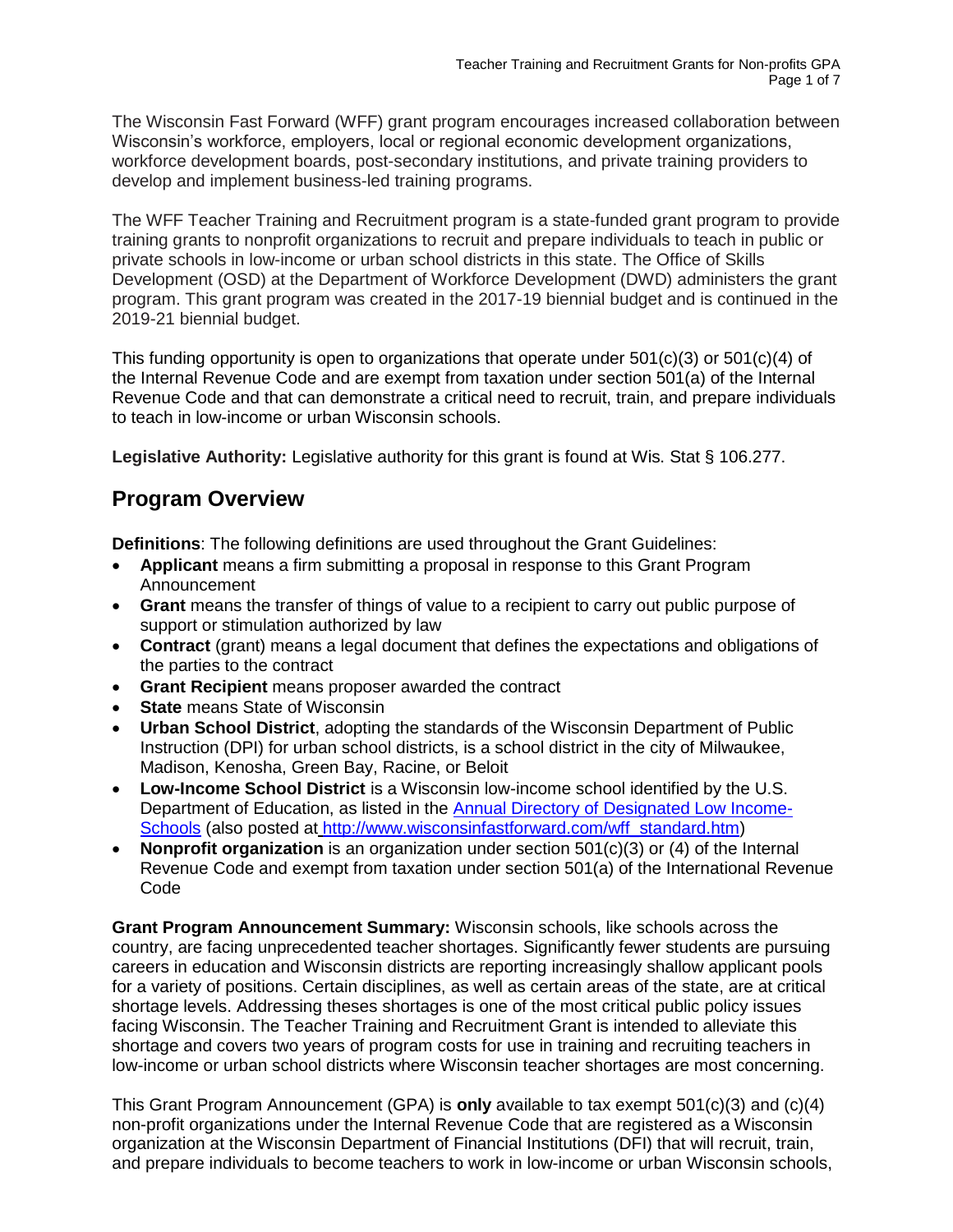which may include licensing teachers to meet Wisconsin Department of Public Instruction (DPI) standards

# **Grant Program Highlights**

| <b>Total Grant Program</b> | Up to \$1,000,000 available                                                                                                                                                       |  |
|----------------------------|-----------------------------------------------------------------------------------------------------------------------------------------------------------------------------------|--|
| <b>Individual Awards</b>   | May be up to \$500,000                                                                                                                                                            |  |
| <b>Eligible Applicants</b> | $501(c)(3)$ or $501(c)(4)$ non-profit organizations                                                                                                                               |  |
| Use of Grant funds         | Activities related to recruitment, training, and licensing of teachers<br>meeting DPI guidelines in low-income and/or urban school districts                                      |  |
| Goals                      | Increase the number of teachers making progress toward licensing and<br>licensed teachers in eligible Wisconsin schools                                                           |  |
| <b>Terms of Award</b>      | Grants will be awarded as cost reimbursement contracts, with an<br>anticipated contract start date of March 15, 2020. All grant<br>expenditures must be completed by May 31, 2022 |  |
| <b>Leveraged Funding</b>   | Applicants that demonstrate the ability to leverage additional funding<br>for the teacher training and recruitment program may receive points in<br>the grant evaluation process  |  |

**Important Dates: Applications are due by 11:59 p.m. CST on Wednesday January 15, 2020.** Applications must be submitted by email to [WisconsinFastForward@dwd.wisconsin.gov](mailto:WisconsinFastForward@dwd.wisconsin.gov)

| <b>GPA Released</b>                                | December 20, 2019                                                                                                                                                     |
|----------------------------------------------------|-----------------------------------------------------------------------------------------------------------------------------------------------------------------------|
| GPA and<br><b>Application Process</b><br>Questions | January 2, 2020<br>Email questions to <b>DOP</b> rocurement @dwd.wi.gov at or before<br>4:00 PM CST                                                                   |
| GPA and<br><b>Application Process</b><br>Answers   | <b>January 8, 2020</b><br>Responses to questions posted at<br>DOProcurement@dwd.wi.gov                                                                                |
| Application<br>Submission                          | January 15, 2020<br>Email application package (application, required forms, and<br>supporting documents) to<br>WisconsinFastForward@dwd.wisconsin.gov by 11:59 PM CST |
| <b>Projected Grant</b><br>Awards<br>Announcement   | February 14, 2020 at 3:00 PM CST                                                                                                                                      |
| Anticipated<br><b>Contract Start Date</b>          | March 15, 2020                                                                                                                                                        |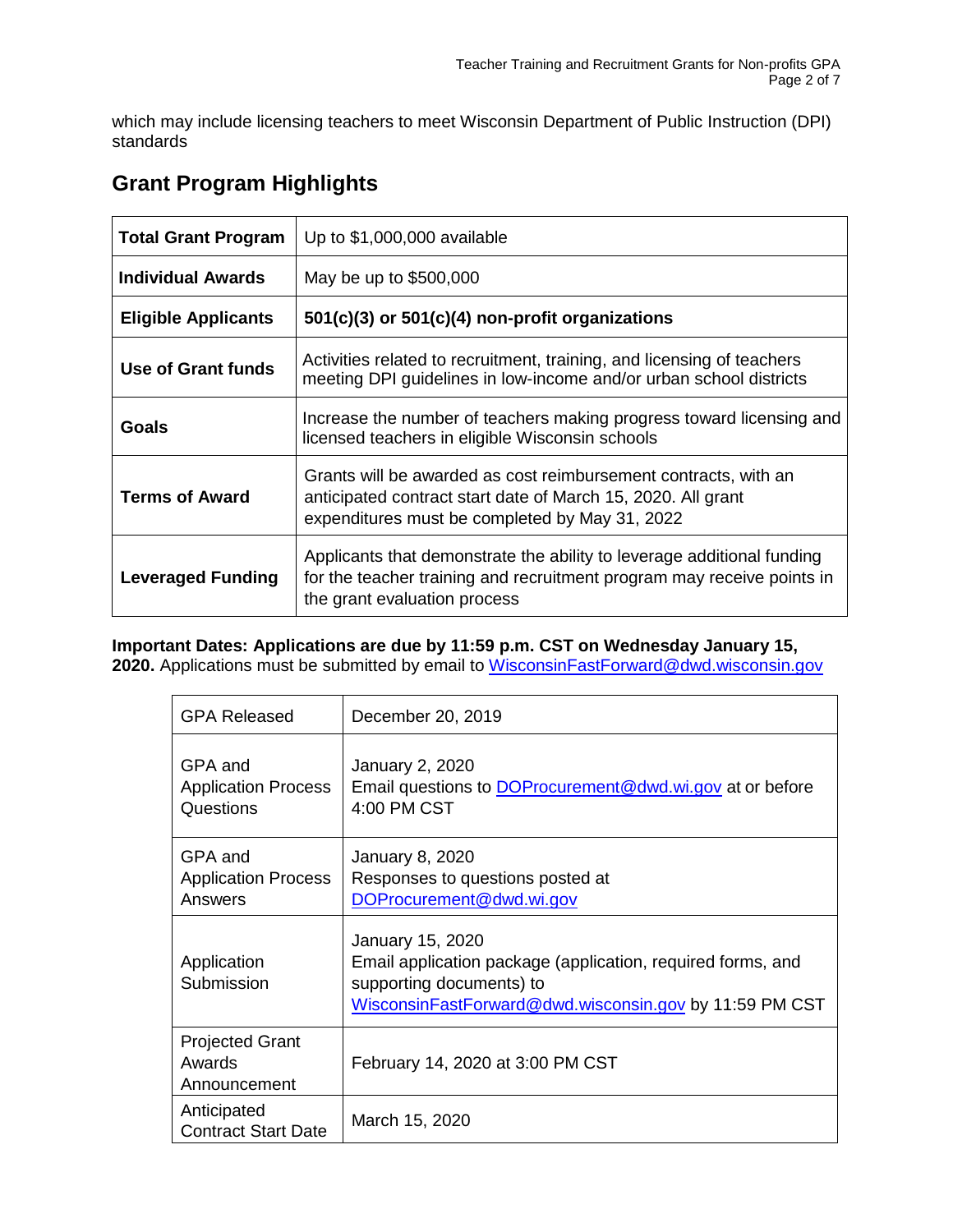| Funding<br>Disbursement | Reimbursement basis, upon verification and approval of<br>submitted documentation of purchases, purchase orders,<br>invoices, and related project expenses. |
|-------------------------|-------------------------------------------------------------------------------------------------------------------------------------------------------------|
| Contract End Date       | May 31, 2022                                                                                                                                                |

**GPA and Application Process Questions & Answers:** For answers to general (about the WFF program or future grant opportunities) and technical (like help accessing application documents, submitting your proposal, etc.) questions, please email your inquiry to our mailbox, [WisconsinFastForward@dwd.wisconsin.gov.](mailto:WisconsinFastForward@dwd.wisconsin.gov) We will respond to your inquiry promptly.

Any questions or clarifications related to this grant program announcement must be submitted in writing via email to [DOProcurement@dwd.wi.gov](mailto:DOProcurement@dwd.wi.gov) before 4:00 PM CST on January 2, 2020. Responses will be posted at [http://www.wisconsinfastforward.com/wff\\_standard.htm](http://www.wisconsinfastforward.com/wff_standard.htm) on January 8, 2020.

Applicants are expected to raise any questions, exceptions, or concerns they have about the grant award application documents or process. If an applicant discovers any significant ambiguity, error, conflict, discrepancy, omission, or other deficiency, the applicant should email notice of such to the WFF mailbox and request clarification prior to the grant application due date.

In the event that it becomes necessary to provide additional clarifying data or information, it will be posted at [http://www.wisconsinfastforward.com/wff\\_standard.htm](http://www.wisconsinfastforward.com/wff_standard.htm)

Attempts by applicants to contact any other party may result in the rejection of their application(s).

### **Additional Information**

**Program Administration:** This program is offered by the Wisconsin Department of Workforce Development and funded by State of Wisconsin general program revenues. The grant application process will be managed by the OSD.

**Application Forms, Instructions, Checklists, and Process:** You can access the application, along with the application, and guidelines at [www.wisconsinfastforward.com/wff\\_standard.htm](http://www.wisconsinfastforward.com/wff_standard.htm) To submit, email application package to [WisconsinFastForward@dwd.wisconsin.gov.](mailto:WisconsinFastForward@dwd.wisconsin.gov)

**Letters of Commitment:** Application should include partner letters of commitment or support on organization letterhead regarding partnership expectations, the number of teacher training commitments, school partnerships, and any other elements that inform the application.

**Project Period:** The project period is two years, **March 15, 2020 to May 31, 2022.**

**Grant Amount:** The total amount available for grants is \$1,000,000. Individual awards may be up to \$500,000. Grant expenditures must be incurred during the Project Period. All eligible grant expenses will be reimbursed as per individual contract specifications when expenses are:

- Documented by grantee, per the contract
- Approved by OSD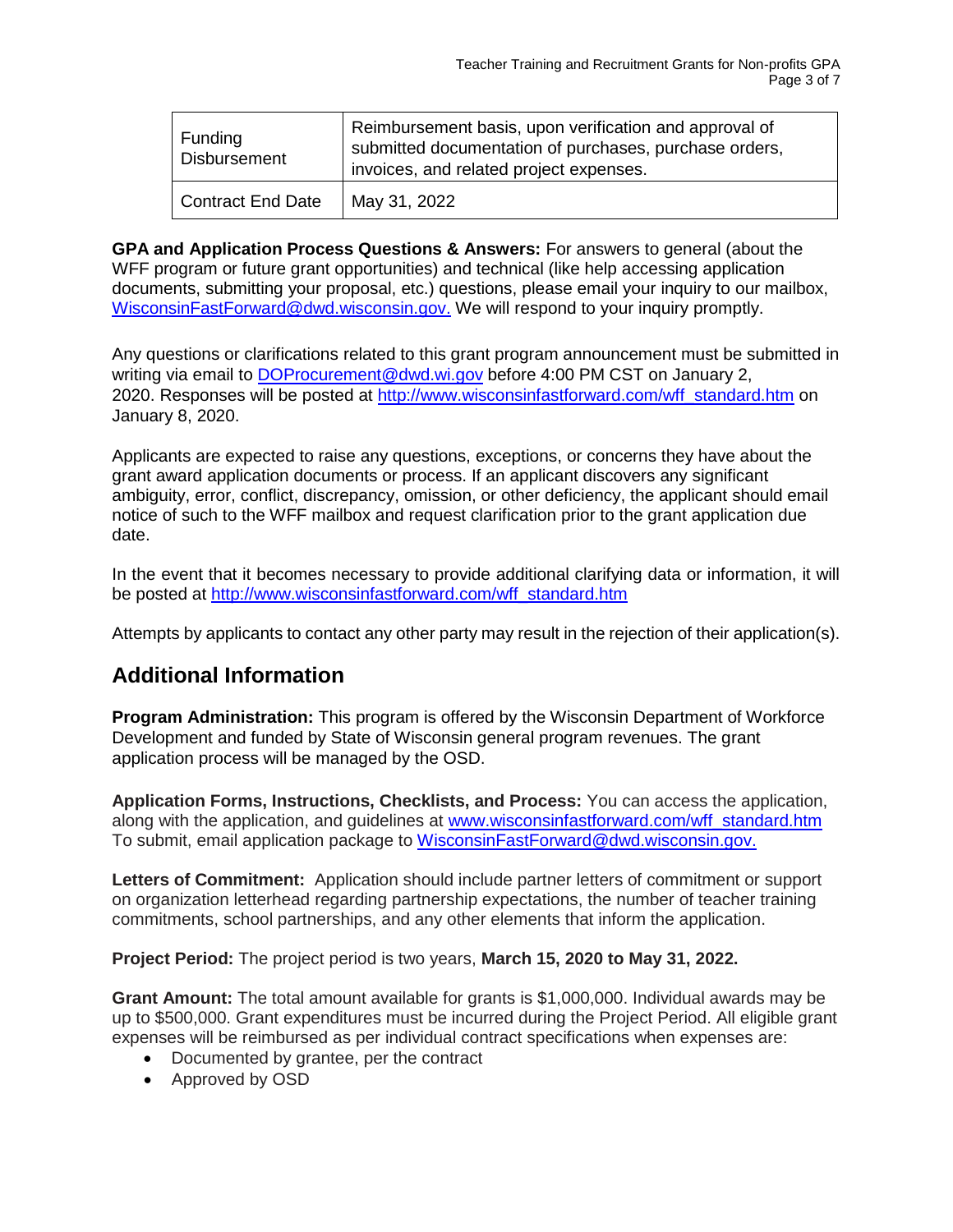**Cost Sharing:** There is no requirement for matching or leveraged funding. Applications that leverage additional resources to increase the applicant's capacity to train and recruit teachers will be awarded points per the Grant Evaluation Rubric. Documentation of the leveraged funds is required in the application and should include attestation on organization letterhead regarding amount and source.

**Eligibility:** To be considered for award, applicant must meet the following conditions:

- Applicant must be a registered  $501(c)(3)$  or  $(c)(4)$  non-profit under the Internal Revenue Code and exempt from taxation under section 501(a). Applications must include a copy of the applicant's IRS 501(c) determination letter or IRS 501(c) affirmation letter
- Applicant operates a program to recruit and prepare individuals to teach in public or private schools located in low-income or urban school districts in Wisconsin.

If the proposed program includes a teacher licensing component:

- Applicant must be, or partner with, an educator preparation program approved by DPI
- DPI must confirm the proposed teacher training licensing requirements

**Due Diligence:** All applicants are required to complete a Due Diligence form prior to gaining access to the application. Applicants that meet any of the following criteria may be automatically disqualified and will not be scored:

- The Applicant has not been in operation for more than 24 months.
- Within the last 24 months, the Applicant has been required to provide a Worker Adjustment and Retraining Notification (WARN) notice under 29 U.S.C. § 2101 et seq., or a notice under Wisconsin's Business Closing and Mass Layoff Law, Wis. Stat. § 109.07 (listed on the Layoff Notices found here: https://dwd.wisconsin.gov/dislocatedworker/warn/).
- The Applicant has been found to have violated the Unemployment Compensation laws, Wis. Stat. ch. 108, within the last 24 months.
- The Applicant has been found to have violated the Worker's Compensation Act, Wis. Stat. ch. 102, within the last 24 months.
- The Applicant is on the list of debarred contractors maintained by the Equal Rights Division, at

[https://dwd.wisconsin.gov/er/labor\\_standards/prevailing\\_wage\\_rate/debarred\\_contractor](https://dwd.wisconsin.gov/er/labor_standards/prevailing_wage_rate/debarred_contractor_list.htm) list.htm, and the effective date of being debarred is less than three years ago.

- The Applicant is on the Department of Administration's list of vendors who are not in compliance with Wis. Stat. § 77.66, found here: [http://vendornet.state.wi.us/vendornet/wocc/CertList.pdf,](http://vendornet.state.wi.us/vendornet/wocc/CertList.pdf) unless they demonstrate that they have come into compliance since the last posting date of the list.
- If the Applicant is a Wisconsin corporation, the Applicant's status is "registered" or otherwise in good standing with the Department of Financial Institutions.
- Within the last 24 months, the Applicant has been found to have violated the Wisconsin Fair Employment Act, Wis. Stat. § 111.31 et. seq., or employment regulations under Wis. Stat. ch. 103.
- The Applicant is not listed as ineligible on the Department of Administration's Office of Contract Compliance Vendor Directory, found here: [https://vendornet.wi.gov/Procurement.aspx.](https://vendornet.wi.gov/Procurement.aspx)
- The Applicant is not listed as a delinquent taxpayer with the Wisconsin Department of Revenue, at [https://www.revenue.wi.gov/Pages/Delqlist/DelqSearch.aspx.](https://www.revenue.wi.gov/Pages/Delqlist/DelqSearch.aspx)

Organizations are strongly encouraged to verify that there are no unresolved issues in these areas prior to submitting the application or should provide a detailed explanation with the application.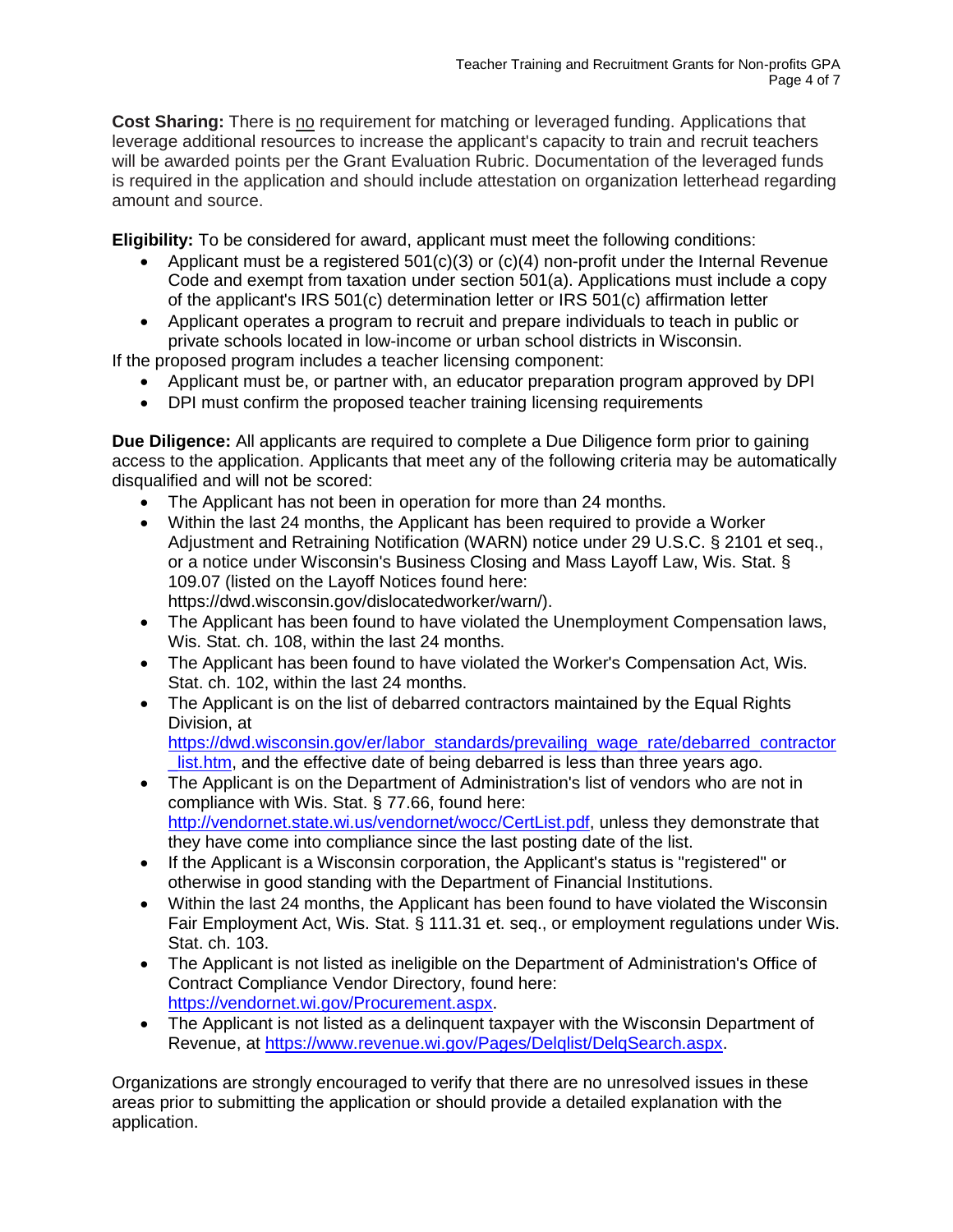**Eligible Expenses:** Expanded Wisconsin Fast Forward Funds shall be used for direct project expenses. These include:

- Program design and implementation
- Activities essential to teacher recruitment, training, and DPI licensing
- Tuition for courses required for licensure or included in an established teacher development program
- Administrative limited to ten percent of the total grant award

**Ineligible Expenses:** Wisconsin Fast Forward funds may not be used for the purchase of real estate or other capital assets/equipment, facility construction or remodeling, or trainee wages.

**Supplement not Supplant:** Awarded funds cannot replace existing federal, state or local government funding. If the applicant has funds for the purpose of teacher training and recruitment, Wisconsin Fast Forward award funds may not be used in place of existing funds, but may be used in either a new program separate from any existing program or to fund the added increment of trainees only in an expansion of an existing program. Substituting existing funds with state grant funds will result in additional fiscal monitoring and may result in an audit. Violations of permissible expenses may result in suspension of current or future funds under this program, repayment of monies awarded under this grant and/or possible civil and/or criminal penalties.

**Grant Evaluation:** The evaluation committee will evaluate grant applications for compliance with grant guidelines and specifications cited in this document.

**Preference:** Preference is given to proposed programs for each of the following:

- Program trains future teachers who are enrolled in an accredited Wisconsin college or university concurrent with awarded training
- Program focuses on teachers who plan to teach in public or private schools as a profession
- Program provides continuing education and professional development
- Program attempts to place a majority of its participants in public or private schools located in Wisconsin low-income or urban school districts

**Scoring:** Applications will be ranked by preference and high score and awarded based upon ranking and availability of budgeted funds. Funds will be awarded based in order of highest to lowest score until budgeted funds are exhausted. Applications must score at least of 50 out of the total of 100 points to merit funding consideration.

| <b>Selection Criteria</b>                | <b>Points</b> |
|------------------------------------------|---------------|
| <b>Project Need Statement</b>            | 20            |
| Project Impact                           | 20            |
| Program Design, Cost & Implementation    | 20            |
| <b>Capacity Building</b>                 | 10            |
| Objectives, Outcomes, and Reporting      | 20            |
| <b>Economic Opportunity Enhancements</b> | 10            |

It is strongly recommended that applicants consult the Grant Evaluation Rubric and Scoresheet to address all scoring criteria when writing proposals. The Grant Evaluation Rubric and Scoresheet is available for download at [www.wisconsinfastforward.com/wff\\_standard.htm.](http://www.wisconsinfastforward.com/wff_standard.htm)